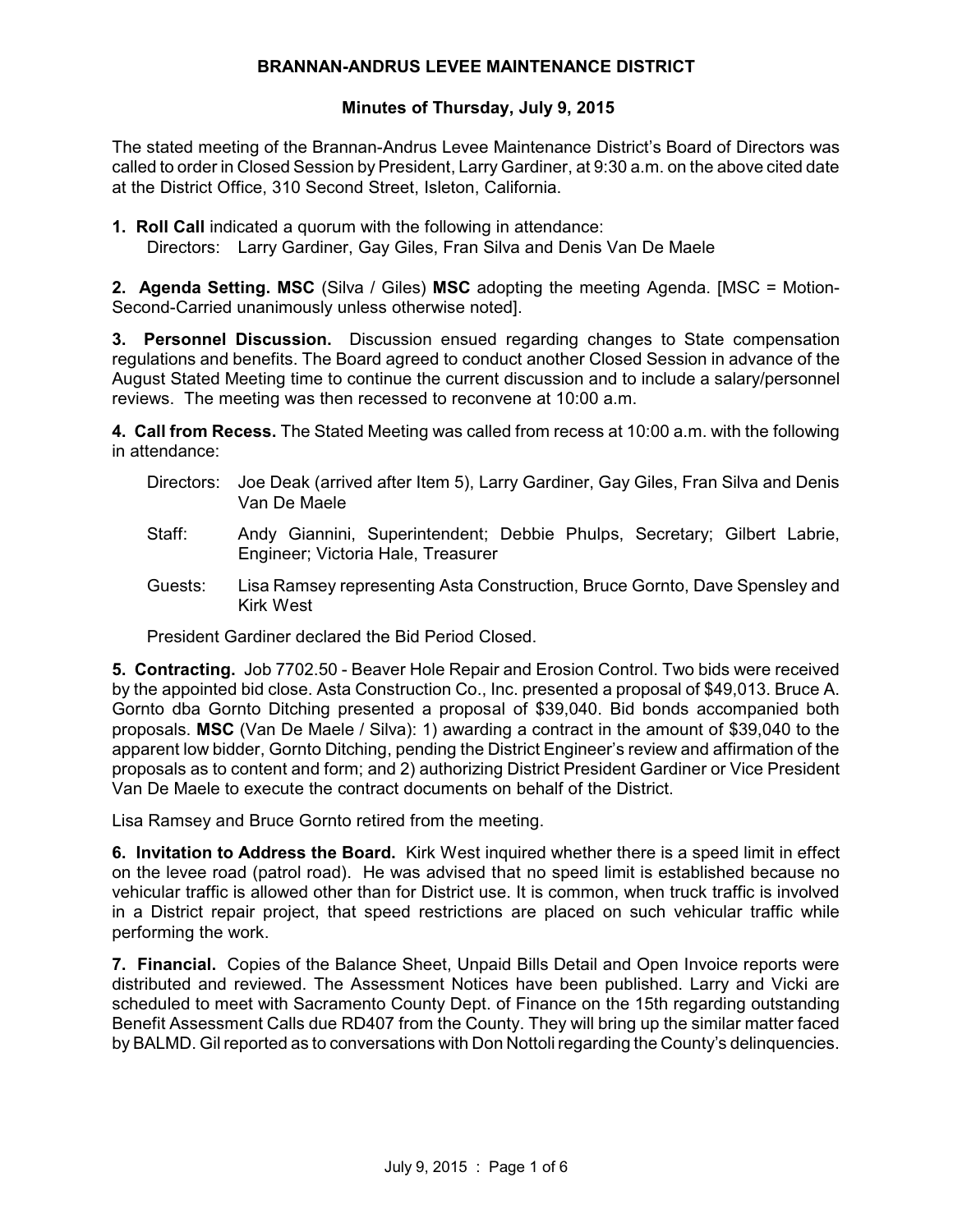| 7.1 | Balance Sheet Summary as of meeting date: |  |
|-----|-------------------------------------------|--|
|     |                                           |  |
|     |                                           |  |
|     |                                           |  |
|     |                                           |  |
|     |                                           |  |
|     |                                           |  |
|     |                                           |  |
|     |                                           |  |
|     |                                           |  |
|     |                                           |  |

7.2 The following claims were submitted for payment approval. Invoices were available and those presented by DCC Engineering and Delta Bookkeeping were reviewed.

| AT&T Wireless. 245.50          |
|--------------------------------|
| Belkorp Ag, LLC. 1,253.11      |
| California Waste Mngmt. 187.00 |
| Deak; Joe. 100.59              |
| Delta Bookkeeping. 1,803.28    |
| Dolk Tractor. 466.14           |
| Frontier Communications. 93.73 |
| Gardiner; Larry. 100.59        |
| Giannini; Andy 2,272.28        |
| Gilbert Labrie, AIA 23,489.78  |
| Giles; Gay. 100.59             |
| Kipfel; Russel. 2,233.88       |

| Oilwell Materials. 23.82         |
|----------------------------------|
| Payroll - PERS. 4,336.32         |
| Payroll - Liabilities 2,276.95   |
| Quickbooks Payroll. 3.20         |
|                                  |
| River Rats75.00                  |
| Silva; Frank 100.59              |
| Stewart Industrial Supply. 59.54 |
| The River News Herald 338.00     |
| Van De Maele; H. Denis. 100.59   |
|                                  |
| Total Claims. \$40,647.60        |
|                                  |

**MSC** (Silva / Van De Maele) authorizing issuance of a \$50,000 warrant and payment of the presented claims.

7.3 Vicki reminded the Board that 2015 is an Election year and the District representative seats (RD317:Giles, RD407:Gardiner, RD2067:Silva) are the ones up for election. The filing period is August 21 through September 11). Paperwork will be available at her office during such time.

## **8. Business**

8.1 Sacramento River Erosion Repair Project [JN 7702.16]. The project and State agreement were discussed. **MSC** (Deak / Giles) authorizing Resolution 2015-03 to execute the Special Project Agreement.

#### **Resolution 2015-03 Sacramento River Erosion Control Project**

WHEREAS, it is the desire of the Brannan-Andrus Levee Maintenance District to participate with the State of California in a project to repair and control waterside erosion along the east levee of the Sacramento River from approximate River Mile 14 to River Mile 18; and

WHEREAS, program participation includes the preparation and submittal of a "Project Funding Agreement" with the State of California ; and

WHEREAS, the documents necessary for financial participation must be executed by the members of the Board of Directors acting on behalf of Brannan-Andrus Levee Maintenance District;

NOW THEREFORE BE IT RESOLVED, that the Board hereby authorizes execution of the requisite funding agreement for the District's participation in said program.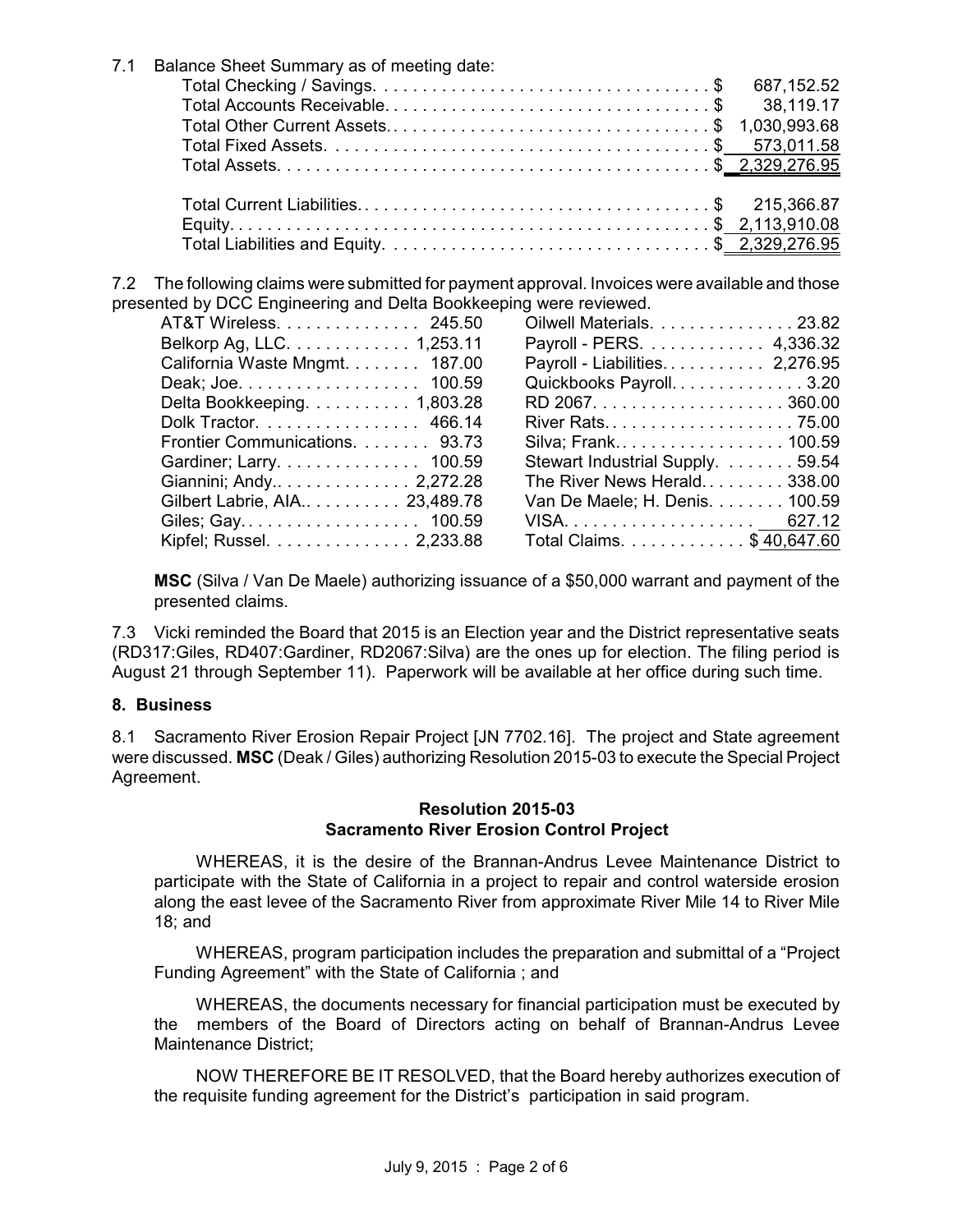8.2 Encroachments west of Main Street. As follow-up to the Board's request for marking the common property line between the Main Street properties and the Gardiner Improvement Company parcel, subsequent mapping overlays developed by DCC Engineering indicate that the properties of greater concern for encroaching structures are those at the end of H Street. Consequently, the parameters of the project survey requested by the Board will be abbreviated to only address those parcels at the upstream end.

# **9. Staff Reports**

9.1 Secretary - Debbie Phulps. MSC (Van De Maele / Deak) approving the June 11, 2015 meeting minutes.

9.2 Superintendent - Andy Giannini. Current activities have revolved around mowing operations and equipment repairs / maintenance. Limited grazing activities. A fuel issue developed on the John Deere which abated when the computer was reset. Andy is following up for Tech review and assistance while the tractor is still under warranty. Andy reported he will be off-island July 22 through 25. There will be a workshop on July 14 regarding allowed vegetation on the landside of the levee as well as habitat enhancement. Gil plans to attend. Larry requested Andy do likewise. Highway 160 mowing activities in conjunction with Caltrans assistance will commence in August.

- 9.3 Engineer Gil Labrie.
	- A. Levee Subventions Program Issues Overview
		- 1. Levee Investment Strategy. Any new information regarding the product emanating from the efforts of outside consultants to develop a *Delta Levees Investment Strategy* (DLIS) methodology for the Delta Stewardship Council (DSC) will not be surfacing until some upcoming meetings of the Stewardship Council and the Delta Protection Commission (DPC), scheduled for later this month. On July 10, the Central Valley Flood Protection Board is hosting a workshop in Clarksburg regarding its coordination with the DSC and the development of the DLIS. On July 16, the DPC will discuss the DLIS at a meeting in Oakley. It is also likely the subject will come up at the Delta Levees and Habitat Advisory meeting this coming Friday. Additionally the DSC has been seeking comments on a DLIS Programmatic EIR currently being circulated, as well as a document entitled, "*Delta Flood Management Investment Strategy Principles"*, crafted independently by three senior members of the DSC to guide the Council deliberations that will lead up to the adoption of the DLIS. Some well thought out critiques of these documents have been submitted to the DSC by the CVFPB, the DPC, LAND, the Central Delta Water Agency, and several Delta Stakeholder representatives.
		- 2. Title 23 Revisions. Another Resources Agency effort previously reported on is an update of the Guidelines and Procedures adopted by the Central Valley Flood Protection Board pursuant to Section 12984 of the Water Code which will affect DWR administration of the Delta Levees Subventions Program. One workshop was held in late April to go over the first draft of the Guidelines update. Nothing further has been scheduled but updated information may be made available at the upcoming Habitat Advisory meeting.
		- 3. Subventions Special Projects. As previously reported, when the Special Projects concept was sold to the districts it was presented as an opportunity to take on larger projects by any LMA participating in the Delta Levee Subventions Program. But the introduction of a bonus point system allowed DWR to skew the program towards certain types of projects. Early on, the CalFed planning effort helped some projects get on the short list and receive funding support, such as the BALMD Beneficial Reuse Study and potential Stability Berm Project. With the development of the Delta Plan and emphasis on water supply and ecosystem restoration, the bonus point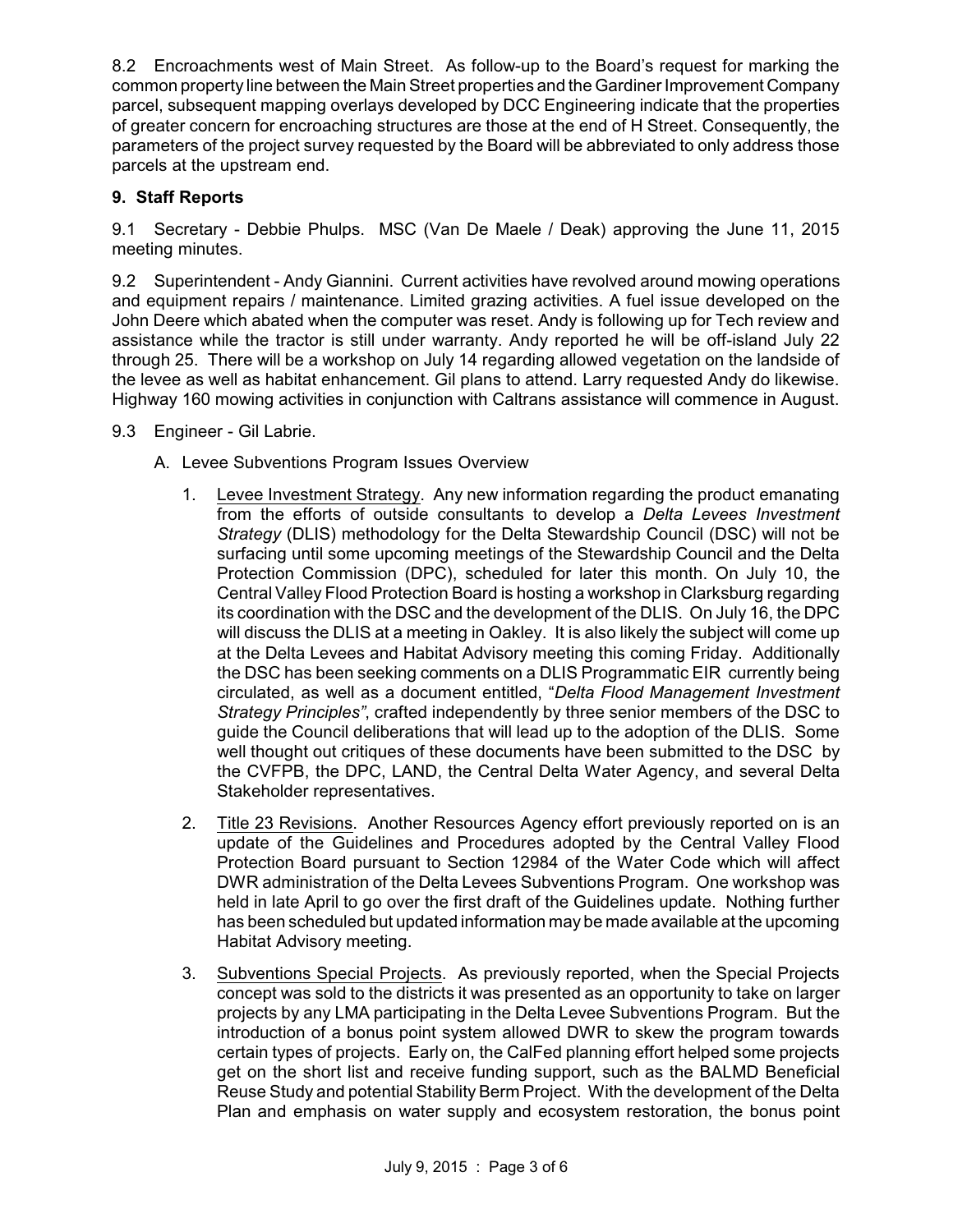system has given higher priorities to project proposals that protect water supply components or provide habitat enhancement.

The most recent DWR solicitation stressed multi-benefit projects involving specific river channels and habitat enhancement. Because the Sacramento River was one of the favored channels, BALMD's planned erosion repair/habitat enhancement project involving the Sacramento River levee between Cache Slough and Isleton made the short list of 5 concept projects. These projects were selected for proponents to prepare a more detailed submittal package.

On February 25, 2015, the District was officially notified that its proposed erosion repair project had received approval to receive State funding at a cost-share level of 94%. The Project Funding Agreement for BALMD consideration finally arrived in this office on June 22, 2015. The project funding portion of the agreement provides for up to \$6,618,614 in State monies to construct approximately 8,000 lineal feet of revetment remediation and habitat enhancement on the Sacramento River left bank below Isleton. At the 94% level that equates to a \$7,041,078 project with a District contribution of \$422,464. The tasks funded under the Agreement include; Construction Engineering Services, Levee Construction, Habitat Enhancement Construction, Field Investigations, Permitting and Mitigation.

The first step in the process, once there is a fully signed Agreement, is the preparation of a Statement of Work (SOW), which is to be undertaken by the District preparatory to any project costs being incurred. Preparation of the SOW is reimbursable. Thereafter, project costs are subject to DWR review and approval prior to payment by the District. DWR will advance monies to the District based on an estimate of expected costs covering six months or as specified by DWR. Advance payments can not exceed 90% of the maximum amount payable by the State, under the Agreement. Detailed quarterly progress reports will be required and submitted to DWR to account for project expenses. DWR is withholding the 10% as retention until certain project completion requirements are met. There is a provision in the Agreement for addressing unforseen and necessary cost increases not covered by the Agreement. In general, the proposed Work Agreement resembles the document signed by the District when it undertook the emergency erosion repair project in 2006 funded and administered separately from the regular Levee Subventions Program reimbursement process.

The one unusual requirement in the proposed Work Agreement is the pre-condition requiring the District to enter into an Agreement with Sacramento County and the City of Isleton to prepare and adopt a Safety Plan within 2 years. No advances or reimbursements under the Agreement will be made by the State until it receives the agreements from the two local entities identified above.

The term of the Agreement extends until December 31, 2018.

4. 2015-16 Levee Subventions Budget. As previously reported, the Governor's Budget includes a \$12 million allocation for the Delta Levee Subventions Program. That amount is the same funding level as FY 2014-15. However, for various reasons, final State reimbursements to the participating LMA's have never reached the reduced \$12 million threshold since it was initiated in 2009-10. In fact DWR has indicated that the total for 2013-14 reimbursement checks, which did not start arriving until mid-June this year, is only \$5.4 million. To date, the BALMD reimbursement check has not arrived and those that have arrived have been for much smaller amounts than originally budgeted.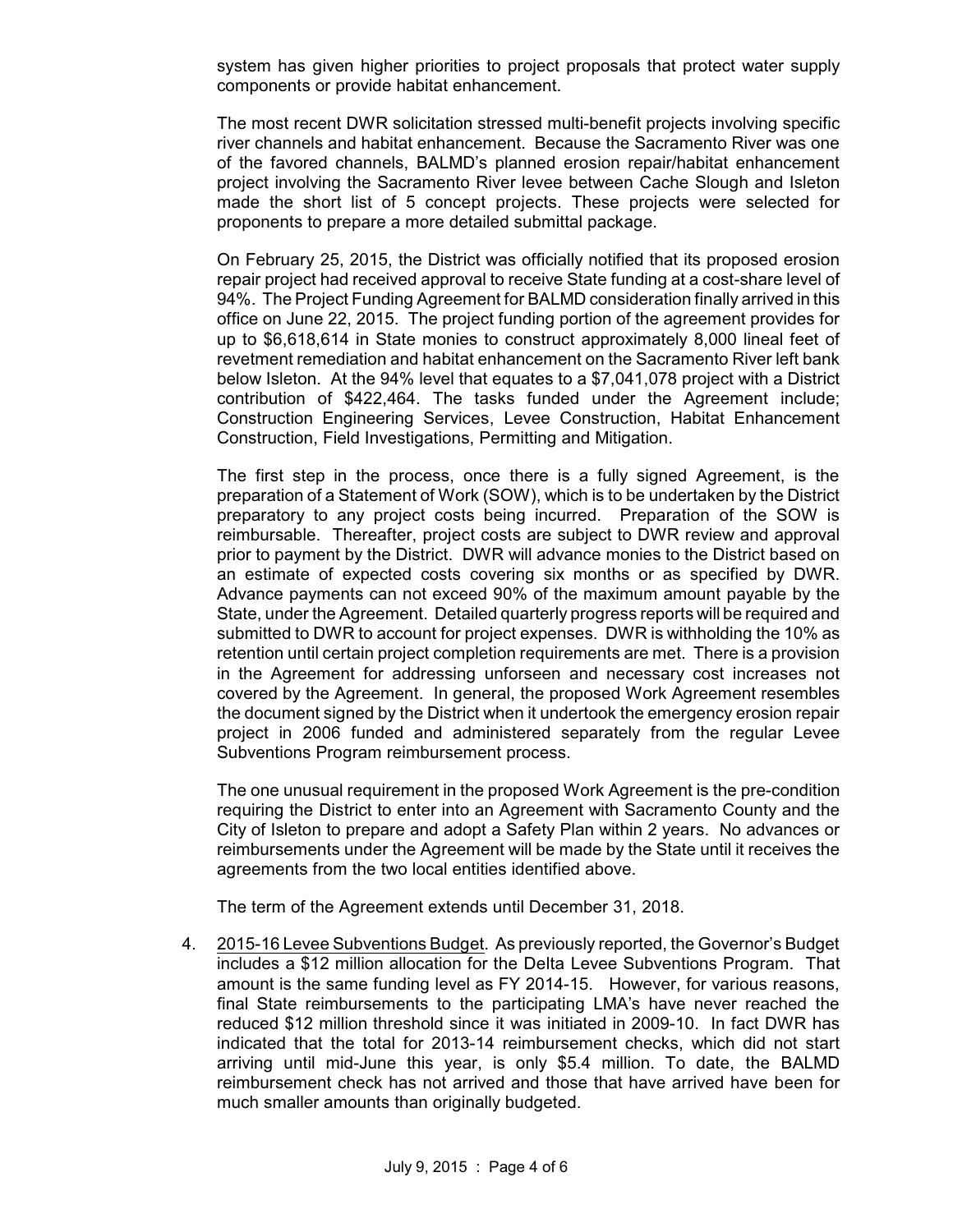The proposed 2015-16 Subventions Budgets for all LMA's participating in the Levee Subventions Program were due on June 30, 2015. BALMD's was submitted on time and totals \$1,849,500. That amount exceeds the District's 2014-15 Budget by \$132,431.

- B. Periodic Inspection Report. Previously it was reported that changes were coming to add to the confusion regarding the USACE inspection program and future options for LMAs designated ineligible for rehabilitation assistance under PL84-99. Nothing new has been shared with LMA representatives since we were first appraised of the upcoming changes.
- C. BALMD 2014-15 Subventions. The main construction project budgeted is the seepage management and French drain project for Georgiana Slough, designated the Gardiner/Still project. A similar project to the Delta Bay situation is also proposed which also involves construction of a modest stability berm at the levee toe. Planning and design funding is budgeted for a future crown raising project along the San Joaquin between Pirate's Lair Marina and Dutra Point, along with the continuation of the Georgiana Slough seepage management projects extending downstream from the old railroad bridge abutment. The necessary funding for permitting work for a Sacramento River erosion repair project, as envisioned in the Districts 5-year Plan, is also included in the proposed budget. However, if the BALMD Board signs on to the DWR Work Agreement for a Special Project which has been approved by DWR and addresses the entire eroded levee reach between the Cache Slough confluence and Isleton, the future project funding needs will come from a separate Subventions account.
- D. Delta Bay Monitoring. This office continues to monitor what appears to be primarily lateral movement in an unstable section of the levee at the Delta Bay Resort. Lateral movement has been occurring approximately 22 feet below the crown for several years. The most recent reading of the monitoring device placed in the levee crown at this location indicated lateral movement during the last three months of 0.40 inches.

The favored mitigation option being discussed with Raney Geotechnical and engineered by this office includes the installation of a drainage system to lower the phreatic water level in the levee and a stability berm at the toe of the slope. This will require obtaining an easement through the RV Park in order to install a drain line to the RD 317 drainage ditch to the north of the park and to construct a berm along the levee toe, encroaching a portion of the park. Considerable engineering has been expended to develop a design and to begin discussions with the Park owner about acquisition of the necessary easements for a drainage discharge line and the stability berm. The Park owner recently indicated a willingness to grant the required easements.

On the waterside at this location the necessary steps have been taken to go out to bid on a project to repair a wash out or beaver den that is situated below the root balls of a clump of shrub willows. The willow clump has to be removed completely in order to repair the levee slope, after which the rip-rap repair that was undertaken in November 2014 will be extended towards the Spindrift Marina levee area.

9.4 Counsel - Scott Shapiro. No report.

#### **10. Director Reports**

- 10.1 Deak. No report.
- 10.2 Gardiner. No report.
- 10.3 Giles. No report.